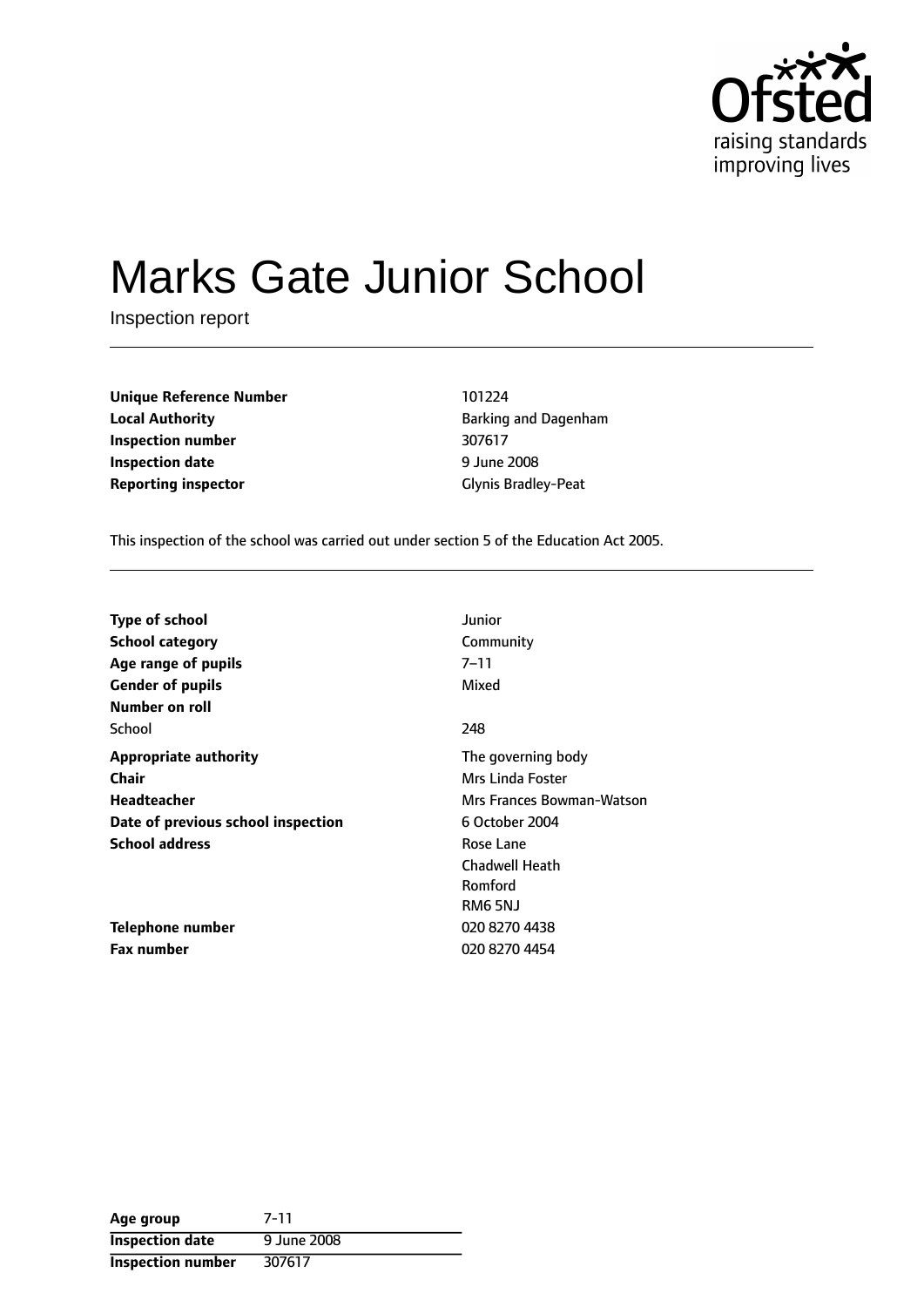.

© Crown copyright 2008

#### Website: www.ofsted.gov.uk

This document may be reproduced in whole or in part for non-commercial educational purposes, provided that the information quoted is reproduced without adaptation and the source and date of publication are stated.

Further copies of this report are obtainable from the school. Under the Education Act 2005, the school must provide a copy of this report free of charge to certain categories of people. A charge not exceeding the full cost of reproduction may be made for any other copies supplied.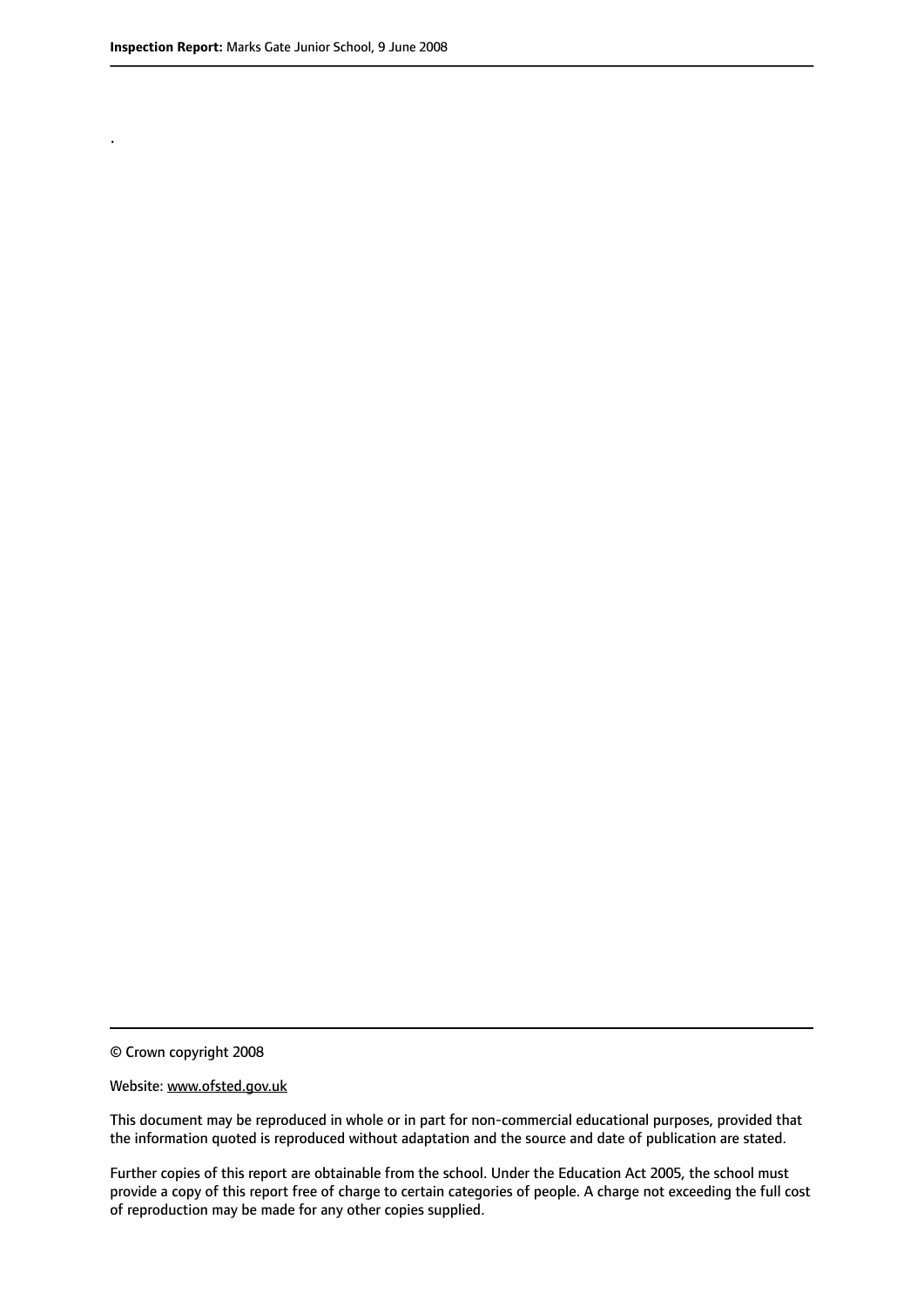# **Introduction**

The inspection was carried out by an Additional Inspector.

The Inspector evaluated the overall effectiveness of the school and investigated the following issues:

- What impact are leaders and managers having on raising standards for higher attainers?
- What impact are leaders having on raising standards in mathematics and for boys in English?
- What is the school doing to improve attendance and what impact is this having.

Evidence was gathered from the analysis of school documentation, observation of lessons, conversations with learners and discussions with teachers and senior staff. Other aspects of the school's work were not inspected in detail, but the inspector found no evidence to suggest that the school's own assessments, as given in its self-evaluation, were not justified, and these have been included where appropriate in this report.

# **Description of the school**

The proportion of pupils eligible for free school meals is high. Over a third of pupils come from minority ethnic backgrounds although the percentage of pupilslearning English as an additional language is only just above average. The percentage identified with learning difficulties is higher than average as is the proportion with a statement of special educational need. The percentage of pupils joining or leaving the school at other than the usual times is higher than that usually found.

# **Key for inspection grades**

| Grade 1 | Outstanding  |
|---------|--------------|
| Grade 2 | Good         |
| Grade 3 | Satisfactory |
| Grade 4 | Inadequate   |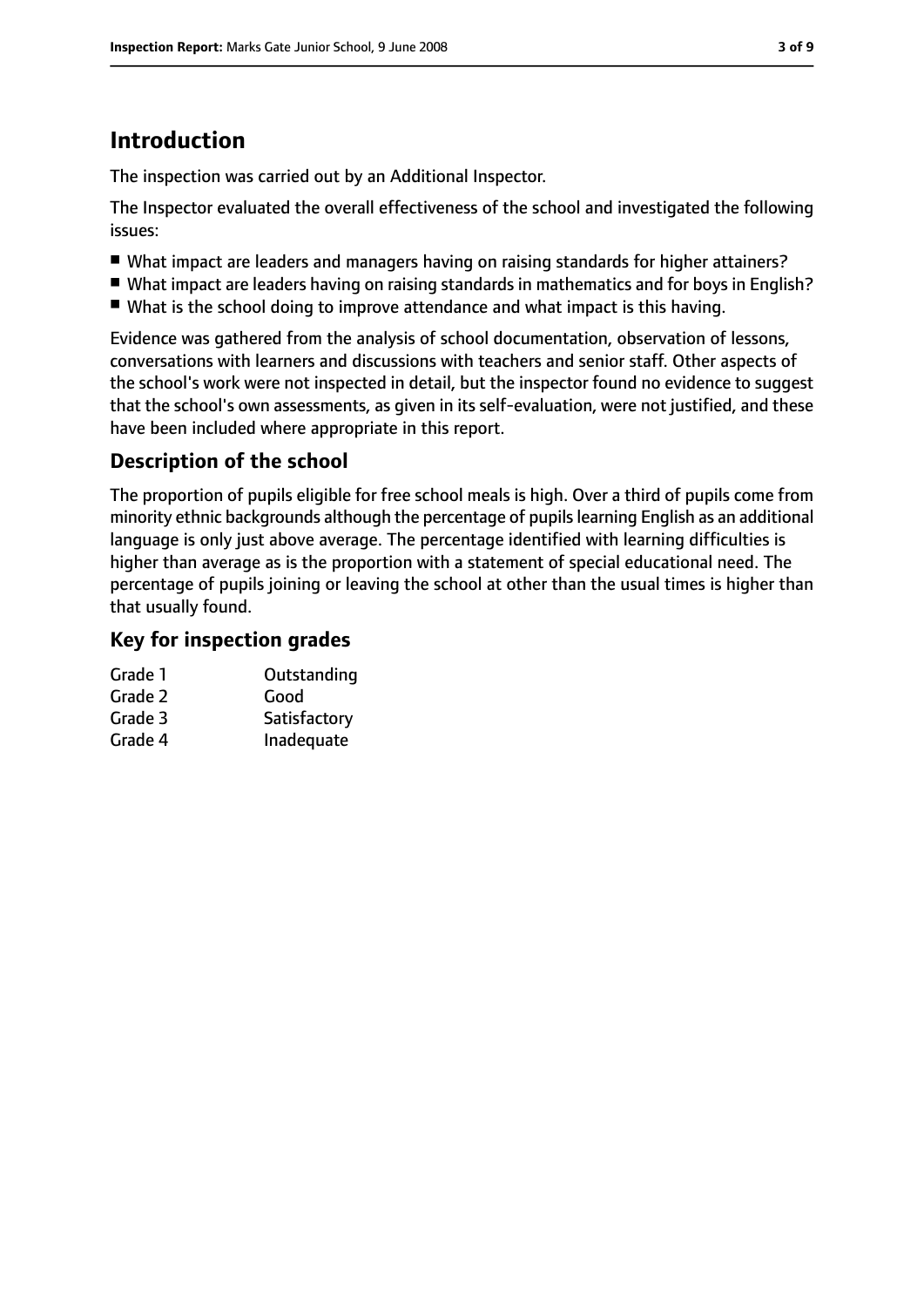# **Overall effectiveness of the school**

#### **Grade: 1**

Marks Gate Junior is an outstanding school where pupils' achievement is excellent. Many of them make exceptional progress when compared to pupils in schools nationally. Standards are above average and learners meet challenging targets in relation to their starting points. Those pupils with speech and language difficulties, or challenges with behaviour, are provided with excellent support and achieve as well as other pupils. The majority of parents are very happy with the work the school does and with how it helps their children to achieve. One wrote, 'I am very pleased with my daughter's progress since she attended Marks Gate Juniors. Her ability and confidence are growing every day.'

The success of the school is no accident. Leadership and management are outstanding. The talented headteacher and her dedicated team are all focused on ensuring that each child has every opportunity to make maximum progress. This is a school where every child really does matter. Self-evaluation is effective if somewhat modest. Subject leaders are functioning very well and have a firm grip on what they need to do to continue to raise standards in their areas of responsibility. There is a particular drive to raise the standards of the higher attainersthrough problem solving and independent learning. This is having an impact in mathematics particularly. The school is also concentrating its efforts on the achievement of boys in reading, as it has been identified as an area for improvement. The school has invested in the provision of boy-friendly literature and is positively promoting reading through organising visitors to motivate pupils. For example, a visit from a theatre group is planned for next term with a theme to interest boys. The track record of improvement since the last inspection is excellent, demonstrated by the pupils' accelerated progress and achievement. Governors have a clear understanding of what makes the school tick and how they can play their part in maximising achievement for the pupils. There is excellent capacity to improve further.

The school does all it can to involve parents in the life of the school and adopts an open-door policy. It has provided courses for parents on a number of issues which have been well received. Although a large percentage of parents praise the school for its work, some are not fully engaged in ensuring that their children attend school regularly. As a result, attendance levels are below average. The school is tackling this particular issue robustly. For example, the employment of a parent liaison officer is contributing much towards raising attendance levels.

Despite attendance levels, pupils enjoy school a great deal and are appreciative particularly of teachers who put a great deal of their time into extra curricular activities. There are many clubs, including sports, cookery, art and drama and pupils take part enthusiastically. High standards of performance are achieved when the choir, dance and drama clubs perform at festivals. Sporting teams take part in competitions and achieve success. Behaviour is exemplary. Pupils are polite and well mannered. They feelsafe and secure and adopt healthy lifestyles, they talked happily about the food they eat in school and how they try to make the best choices. However, some were critical of school food. They said, 'We would like better food, no more rice with lumps!' Pupils are pleased that the school acts on their views. For example, the school council has ensured that children have more playground equipment and that the toilets have been refurbished. They were particularly happy with the new arrangements for liquid soap! Contributions to the local community are many and varied and pupils enjoy them. Pupils raise money for a number of worthy causes. They presented the residents of a local senior citizens' home with a cheque for money raised during a non-uniform day. Preparation for pupils' economic well-being is excellent and basic skills equip pupils well for the future.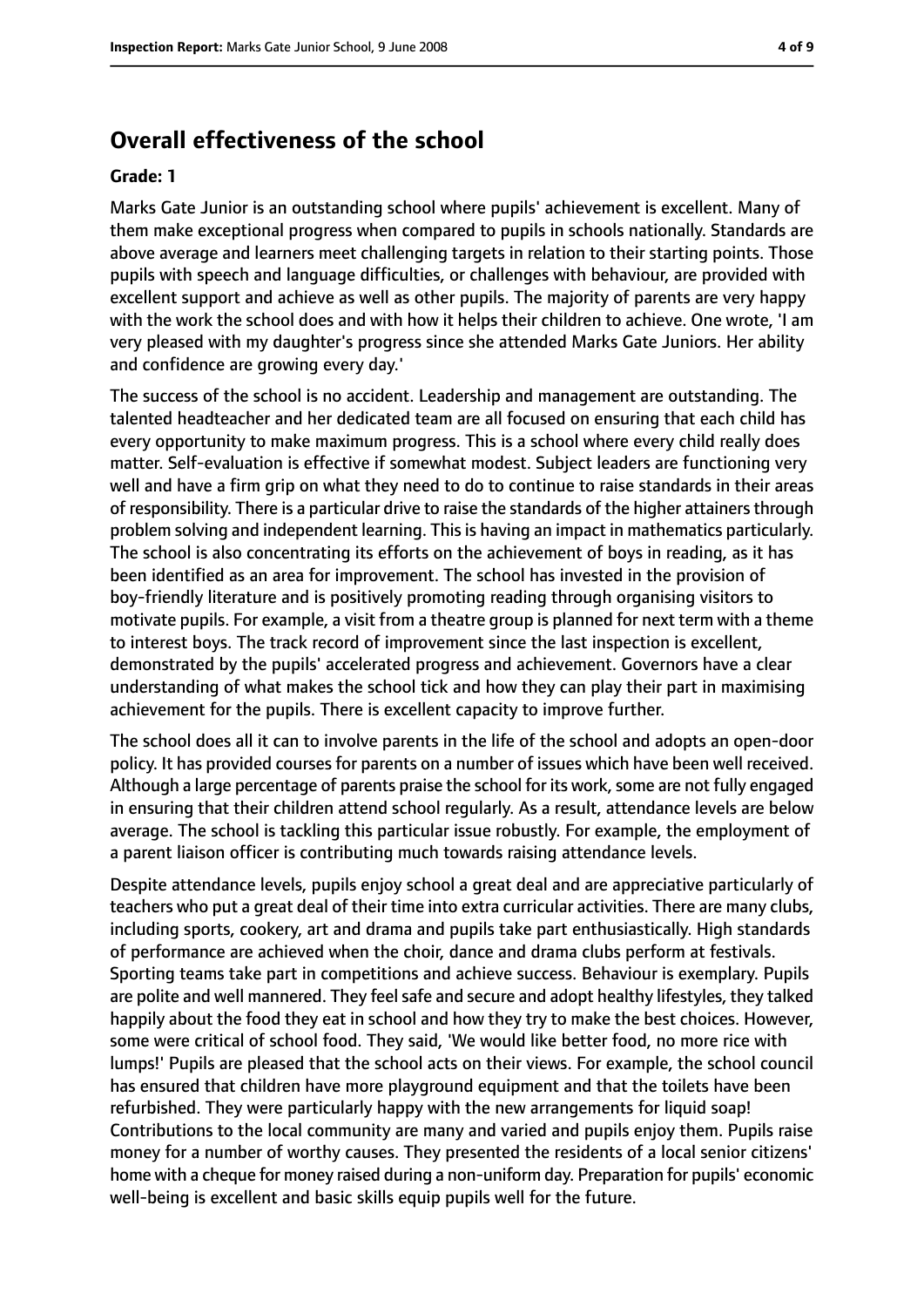Teaching is outstanding. Teachers plan meticulously and take time to prepare interesting lessons. The use of assessment is excellent. This is because it ensures that teachers build on what pupils already know and identify the steps they need to make to progress towards the next level of attainment. Marking is thorough and pupils appreciate the comments teachers make in their books. Pupils are rewarded when they act upon teachers' written feedback and one said, 'Teacher's comments help us get more team points.' Teachers use questioning well to probe pupils' thinking. They use an excellent variety of short, snappy activities which keep pupils interested and make learning fun. Mathematics teaching is consistently good or better because teachers use excellent resources to consolidate learning. Group and paired work is a strong feature of lessons. In English lessons, writing is demonstrated well by teachers and work that is pitched at a variety of levels challenges all learners.

The outstanding curriculum gives pupils numerous opportunities to excel. Information and communication technology (ICT) is used well acrossthe curriculum. Pupils have the opportunity to work in a cross curricular way, which has enhanced their learning. For example, in the 'How has Dagenham changed since the 1920s?' unit of work, pupils improved their knowledge and skills through a mixture of history, geography, ICT and English. Pupils' personal, health and social education is excellent. It encourages pupils to eat healthily and lead healthy lifestyles. Excellent visits are organised, including residential activity visits, that greatly enhance their personal development. Visitors to school are valued and contribute much to pupils' learning.

The provision for care, guidance and support is outstanding with assessment and academic guidance being a real strength. This ensures that pupils make excellent progress and that they know exactly what they need to do to achieve their targets. The tracking system is simple, but very effective. Pupils are looked after well and the school has the confidence of parents. Pupils know who to come to if they have any problems and are happy that issues will be dealt with effectively. Learners who are identified as being at risk are cared for well. Safeguarding is secure. Targets are displayed in classrooms for literacy and mathematics and in exercise books. Pupils know them well and what they need to do to reach the next level. They are very well motivated and value their targets. One said, when asked about what happens when they reach their targets, 'Targets mean prizes!'

# **What the school should do to improve further**

■ Raise attendance levels through even closer liaison with parents and carers.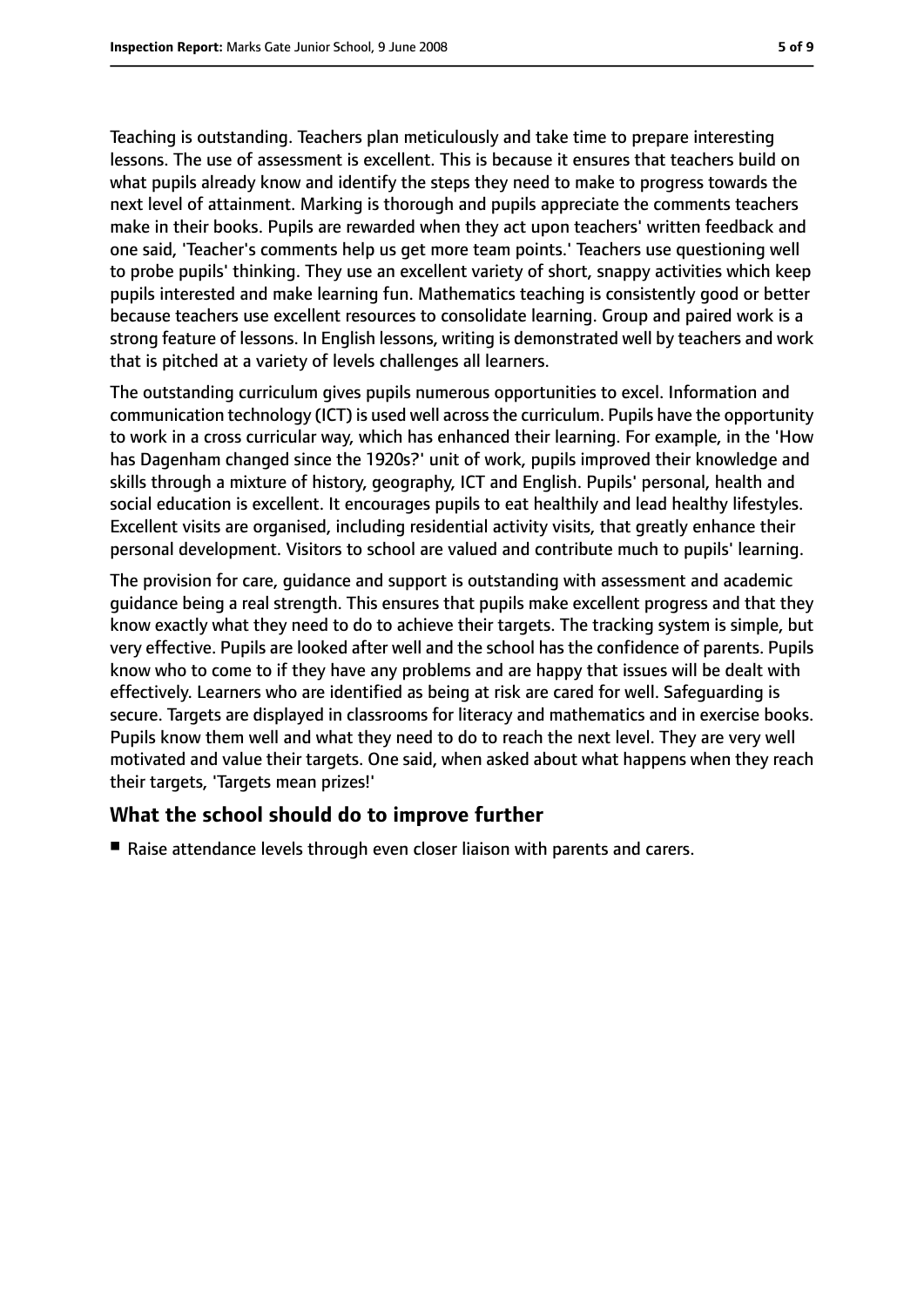**Any complaints about the inspection or the report should be made following the procedures set out in the guidance 'Complaints about school inspection', which is available from Ofsted's website: www.ofsted.gov.uk.**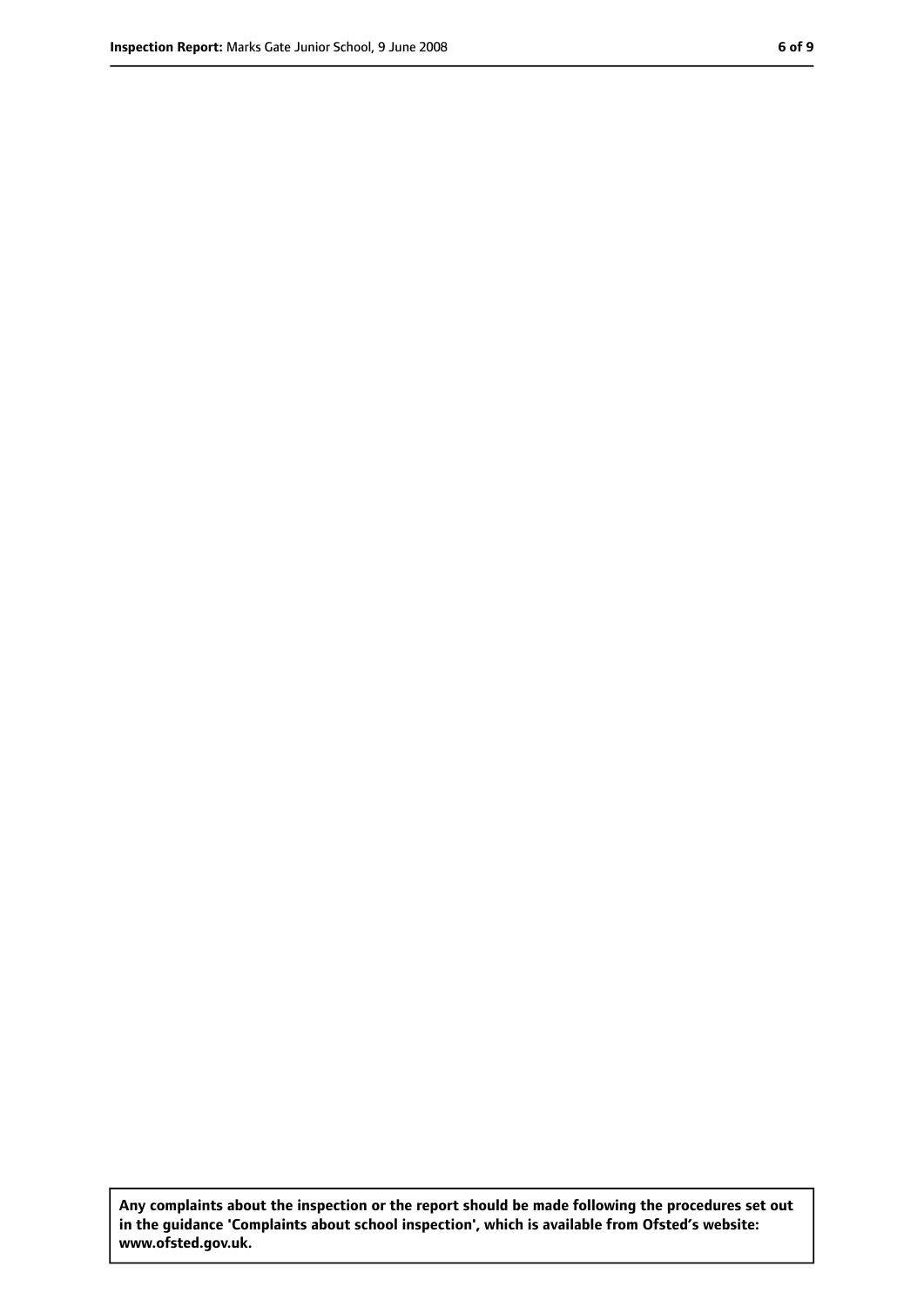#### **Annex A**

# **Inspection judgements**

| $^{\backprime}$ Key to judgements: grade 1 is outstanding, grade 2 good, grade 3 satisfactory, and | <b>School</b>  |
|----------------------------------------------------------------------------------------------------|----------------|
| arade 4 inadequate                                                                                 | <b>Overall</b> |

# **Overall effectiveness**

| How effective, efficient and inclusive is the provision of education, integrated<br>care and any extended services in meeting the needs of learners? |     |
|------------------------------------------------------------------------------------------------------------------------------------------------------|-----|
| Effective steps have been taken to promote improvement since the last<br>inspection                                                                  | Yes |
| How well does the school work in partnership with others to promote learners'<br>well-being?                                                         |     |
| The capacity to make any necessary improvements                                                                                                      |     |

### **Achievement and standards**

| How well do learners achieve?                                                                               |  |
|-------------------------------------------------------------------------------------------------------------|--|
| The standards <sup>1</sup> reached by learners                                                              |  |
| How well learners make progress, taking account of any significant variations between<br>groups of learners |  |
| How well learners with learning difficulties and disabilities make progress                                 |  |

# **Personal development and well-being**

| How good is the overall personal development and well-being of the<br>learners?                                  |  |
|------------------------------------------------------------------------------------------------------------------|--|
| The extent of learners' spiritual, moral, social and cultural development                                        |  |
| The extent to which learners adopt healthy lifestyles                                                            |  |
| The extent to which learners adopt safe practices                                                                |  |
| How well learners enjoy their education                                                                          |  |
| The attendance of learners                                                                                       |  |
| The behaviour of learners                                                                                        |  |
| The extent to which learners make a positive contribution to the community                                       |  |
| How well learners develop workplace and other skills that will contribute to<br>their future economic well-being |  |

### **The quality of provision**

| $\mid$ How effective are teaching and learning in meeting the full range of the $\mid$<br>learners' needs? |  |
|------------------------------------------------------------------------------------------------------------|--|
| How well do the curriculum and other activities meet the range of needs  <br>and interests of learners?    |  |
| How well are learners cared for, guided and supported?                                                     |  |

 $^1$  Grade 1 - Exceptionally and consistently high; Grade 2 - Generally above average with none significantly below average; Grade 3 - Broadly average to below average; Grade 4 - Exceptionally low.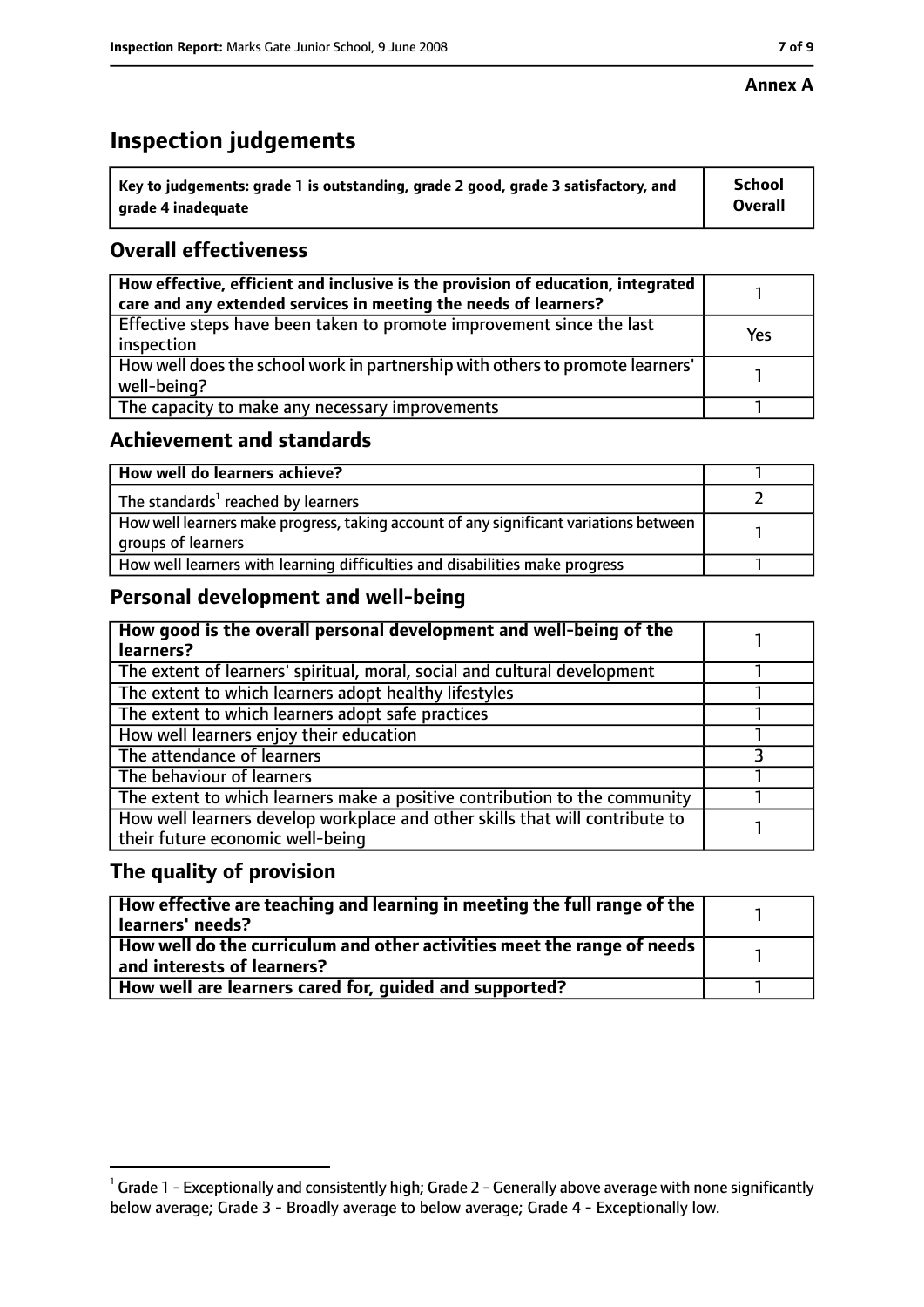# **Leadership and management**

| How effective are leadership and management in raising achievement<br>and supporting all learners?                                              |           |
|-------------------------------------------------------------------------------------------------------------------------------------------------|-----------|
| How effectively leaders and managers at all levels set clear direction leading<br>to improvement and promote high quality of care and education |           |
| How effectively leaders and managers use challenging targets to raise standards                                                                 |           |
| The effectiveness of the school's self-evaluation                                                                                               |           |
| How well equality of opportunity is promoted and discrimination tackled so<br>that all learners achieve as well as they can                     |           |
| How effectively and efficiently resources, including staff, are deployed to<br>achieve value for money                                          |           |
| The extent to which governors and other supervisory boards discharge their<br>responsibilities                                                  |           |
| Do procedures for safequarding learners meet current government<br>requirements?                                                                | Yes       |
| Does this school require special measures?                                                                                                      | <b>No</b> |
| Does this school require a notice to improve?                                                                                                   | No        |